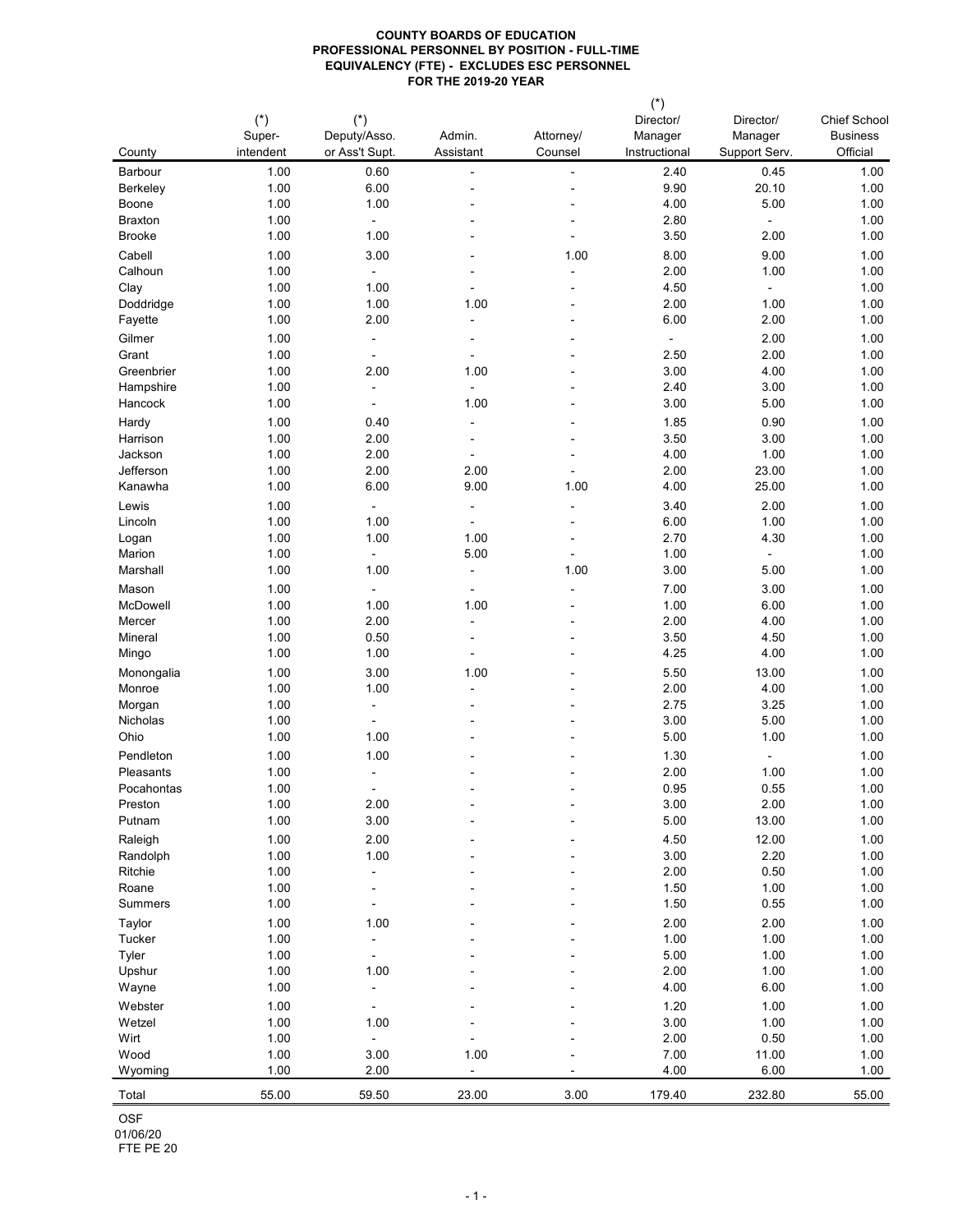|                    | Child                    | Adult                    | $(*)$                   | $(*)$                    | $(*)$                           | $(*)$                    | $(*)$<br>Ass't           |
|--------------------|--------------------------|--------------------------|-------------------------|--------------------------|---------------------------------|--------------------------|--------------------------|
| County             | Nutrition<br>Director    | Program<br>Coordinator   | Principal<br>Elementary | Principal<br>Middle/JH   | Principal<br><b>High School</b> | Principal<br>Combined    | Principal<br>Elementary  |
| Barbour            | 0.50                     | $\overline{\phantom{a}}$ | 2.65                    | 2.00                     | 1.00                            | 1.00                     | $\blacksquare$           |
| <b>Berkeley</b>    | 1.00                     | -                        | 23.00                   | 6.00                     | 5.00                            | $\blacksquare$           | 14.00                    |
| Boone              | 1.00                     |                          | 7.00                    | 2.00                     | 3.00                            | $\blacksquare$           |                          |
| <b>Braxton</b>     | 0.33                     | ۰                        | 6.00                    | 1.00                     | 1.00                            | $\blacksquare$           | $\blacksquare$           |
| <b>Brooke</b>      | $\overline{\phantom{a}}$ |                          | 4.00                    | 1.00                     | 2.00                            |                          | 1.00                     |
| Cabell             | 1.00                     | -                        | 18.00                   | 4.00                     | 3.00                            | 1.00                     | 6.00                     |
| Calhoun            | $\blacksquare$           |                          | 2.00                    | ۰                        | 1.00                            | 1.00                     | $\blacksquare$           |
| Clay               |                          |                          | 1.30                    | 1.00                     | 1.00                            | $\blacksquare$           | 0.10                     |
| Doddridge          | 1.00                     |                          | 1.00                    | 1.00                     | 1.00                            | $\blacksquare$           | 1.00                     |
| Fayette            | 1.00                     |                          | 6.00                    | 3.00                     | 3.00                            |                          | 2.00                     |
| Gilmer             | $\overline{\phantom{a}}$ |                          | 1.00                    | $\blacksquare$           | $\blacksquare$                  | 1.00                     | 1.00                     |
| Grant              |                          |                          | 2.00                    | $\blacksquare$           | 2.00                            | 1.00                     | 1.00                     |
| Greenbrier         | 1.00                     |                          | 9.00                    | 2.00                     | 2.67                            | $\overline{\phantom{a}}$ | 1.00                     |
| Hampshire          | 0.10                     |                          | 5.00                    | 2.00                     | 1.00                            | $\blacksquare$           | $\blacksquare$           |
| Hancock            | 1.00                     | -                        | 3.00                    | 2.00                     | 2.00                            | $\blacksquare$           | 3.00                     |
| Hardy              | 1.00                     | -                        | 2.00                    | 2.00                     | 2.00                            | $\blacksquare$           | 0.50                     |
| Harrison           | 1.00                     |                          | 13.00                   | 5.00                     | 7.00                            | $\blacksquare$           | 4.00                     |
| Jackson            | 1.00                     |                          | 8.00                    | 2.00                     | 3.00                            |                          | 1.00                     |
| Jefferson          | $\blacksquare$           |                          | 11.00                   | 4.00                     | 2.00                            |                          | 3.00                     |
| Kanawha            | $\overline{\phantom{a}}$ |                          | 42.00                   | 13.00                    | 13.00                           | 1.00                     | 6.00                     |
| Lewis              | 0.60                     |                          | 4.00                    | 1.00                     | 1.00                            | 0.50                     | 1.00                     |
| Lincoln            | $\blacksquare$           |                          | 4.00                    | 1.00                     | 1.00                            | 3.00                     | $\blacksquare$           |
| Logan              | 1.00                     |                          | 11.00                   | 3.00                     | 4.00                            | $\blacksquare$           | 2.00                     |
| Marion<br>Marshall | 1.00                     |                          | 12.00                   | 4.00<br>2.00             | 5.00                            |                          | 5.00                     |
|                    | 1.00                     |                          | 8.00                    |                          | 2.00                            | 1.00                     | $\blacksquare$           |
| Mason              | 1.00                     |                          | 7.00                    | $\blacksquare$           | 4.00                            | 1.00                     | 2.60                     |
| McDowell<br>Mercer | 0.50                     | ÷<br>1.00                | 5.00<br>17.00           | 3.00<br>3.00             | 3.00<br>4.00                    | $\blacksquare$<br>2.00   | 1.00                     |
| Mineral            | $\blacksquare$<br>1.00   |                          | 8.00                    | 2.00                     | 3.00                            | 1.00                     | $\blacksquare$<br>1.00   |
| Mingo              | 0.75                     |                          | 1.00                    | $\overline{\phantom{a}}$ | 2.00                            | 6.00                     | $\overline{\phantom{a}}$ |
| Monongalia         | 1.00                     |                          | 10.00                   | 4.00                     | 3.50                            | 1.00                     | 9.00                     |
| Monroe             | 0.50                     |                          | 2.00                    | 1.00                     | 1.00                            |                          | 1.00                     |
| Morgan             | 0.75                     |                          | 3.00                    | 1.00                     | 1.00                            | 1.00                     | 2.00                     |
| Nicholas           | 0.50                     |                          | 6.50                    | 2.00                     | 3.00                            | 0.50                     | 1.00                     |
| Ohio               | 1.00                     |                          | 7.00                    | 4.00                     | 1.00                            | $\blacksquare$           | $\overline{\phantom{a}}$ |
| Pendleton          | 0.50                     | ۰                        | 3.00                    | $\blacksquare$           | 1.00                            | $\blacksquare$           | $\blacksquare$           |
| Pleasants          | 0.50                     |                          | 2.00                    | 1.00                     | 2.00                            |                          |                          |
| Pocahontas         | 0.50                     | -                        | 1.50                    | 1.00                     | 1.00                            | 1.00                     |                          |
| Preston            | 1.00                     |                          | 2.00                    | 1.00                     | 1.00                            | 6.00                     |                          |
| Putnam             | 1.00                     |                          | 13.00                   | 4.00                     | 5.00                            |                          | 2.00                     |
| Raleigh            | 1.00                     |                          | 17.00                   | 5.00                     | 4.50                            | $\blacksquare$           | 6.00                     |
| Randolph           | 0.80                     |                          | 7.00                    | 1.00                     | 3.00                            | 1.50                     |                          |
| Ritchie            |                          |                          | 2.75                    | 1.00                     | 1.00                            |                          |                          |
| Roane              |                          |                          | 2.00                    | 2.00                     | 1.00                            |                          |                          |
| <b>Summers</b>     | 0.45                     |                          | 1.00                    |                          |                                 |                          | 2.50                     |
| Taylor             | 1.00                     |                          | 3.00                    | 1.00                     | 1.00                            |                          | 1.00                     |
| Tucker             | $\blacksquare$           |                          | $\blacksquare$          |                          | 1.00                            | 2.00                     |                          |
| Tyler              |                          |                          | 2.00                    | 1.00                     | 1.00                            |                          |                          |
| Upshur             |                          |                          | 7.00                    | 1.00                     | 2.00                            |                          | 1.00                     |
| Wayne              | 1.00                     |                          | 9.00                    | 4.00                     | 3.00                            | 2.00                     | 3.50                     |
| Webster            | 0.50                     |                          | 2.50                    | $\blacksquare$           | 1.00                            |                          |                          |
| Wetzel             | 1.00                     |                          | 4.00                    |                          | 4.00                            |                          | 3.00                     |
| Wirt               | 1.00                     |                          | 1.00                    | 1.00                     | 1.00                            |                          | 1.00                     |
| Wood               | 1.00                     |                          | 19.00                   | 5.00                     | 3.00                            |                          | 10.00                    |
| Wyoming            |                          |                          | 8.00                    | 3.00                     | 3.00                            |                          |                          |
| Total              | 32.78                    | 1.00                     | 379.20                  | 116.00                   | 133.67                          | 35.50                    | 100.20                   |
| <b>OSF</b>         |                          |                          |                         |                          |                                 |                          |                          |
| 01/06/20           |                          |                          |                         |                          |                                 |                          |                          |
| FTE PE 20          |                          |                          |                         |                          |                                 |                          |                          |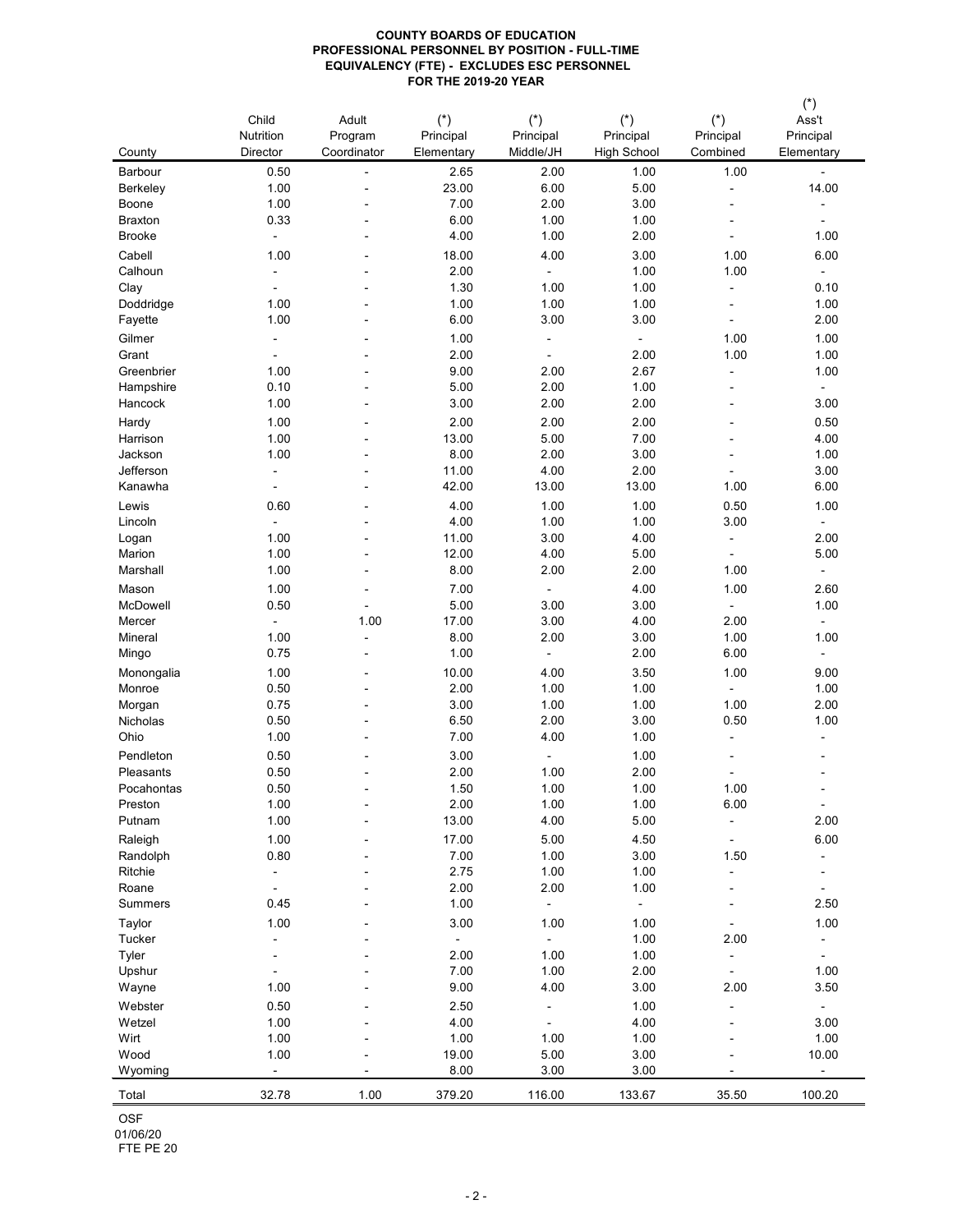FTE PE 20

|                        | $(\dot{\phantom{a}})$    | $(\dot{\phantom{a}})$ | $(\dot{\phantom{a}})$ |                          |                |         |              |
|------------------------|--------------------------|-----------------------|-----------------------|--------------------------|----------------|---------|--------------|
|                        | Ass't                    | Ass't                 | Ass't                 | $(*)$                    | (# )           | $(\#)$  | $(\#)$       |
|                        | Principal                | Principal             | Principal             | Curriculum               | Head           | Teacher | Teacher      |
| County                 | Middle/JH                | <b>High School</b>    | Combined              | Specialist               | Teacher        | Pre-K   | Kindergarten |
| Barbour                | 2.00                     | 2.00                  |                       | 0.55                     | 0.85           | 6.50    | 8.00         |
| <b>Berkeley</b>        | 10.00                    | 16.00                 |                       | 17.00                    |                | 20.00   | 65.00        |
| Boone                  | 2.50                     | 3.50                  |                       | 4.00                     |                | 12.00   | 11.00        |
| <b>Braxton</b>         | 1.00                     | 2.00                  |                       | 0.42                     |                | 10.00   | 5.00         |
| <b>Brooke</b>          | 3.00                     | 3.50                  |                       | $\blacksquare$           |                | 6.00    | 8.00         |
|                        |                          |                       |                       |                          |                |         |              |
| Cabell                 | 8.00                     | 11.00                 |                       | 5.00                     |                | 26.00   | 48.00        |
| Calhoun                | $\blacksquare$           | 1.00                  | 2.00                  |                          |                | 2.00    | 4.00         |
| Clay                   | 0.10                     | 0.10                  |                       | 1.10                     |                | 4.00    | 5.00         |
| Doddridge              | 1.00                     | 1.00                  |                       |                          |                | 4.00    | 3.00         |
| Fayette                | 5.00                     | 5.12                  |                       | 11.88                    |                | 10.00   | 21.00        |
| Gilmer                 | $\overline{\phantom{a}}$ |                       | 1.00                  | 2.00                     |                | 3.00    | 2.00         |
| Grant                  |                          | 2.00                  |                       |                          |                | 1.00    | 5.00         |
| Greenbrier             | 3.00                     | 4.00                  |                       | 2.00                     |                | 19.00   | 15.00        |
| Hampshire              | 1.00                     | 2.00                  |                       |                          |                | 8.00    | 9.00         |
| Hancock                | 5.00                     | 4.00                  |                       |                          |                | 11.00   | 14.00        |
|                        | 2.00                     | 1.50                  |                       |                          | 0.50           | 6.00    | 8.00         |
| Hardy                  |                          |                       |                       |                          |                |         |              |
| Harrison               | 4.00                     | 9.50                  | 1.00                  | 13.00                    |                | 23.50   | 37.50        |
| Jackson                | 3.00                     | 4.00                  | $\blacksquare$        |                          |                | 11.00   | 16.00        |
| Jefferson              | 5.00                     | 6.00                  |                       | 7.85                     |                | 2.00    | 22.50        |
| Kanawha                | 16.00                    | 18.00                 | 1.00                  | 16.00                    |                | 20.00   | 100.00       |
| Lewis                  | 2.00                     | 2.00                  | $\blacksquare$        | $\overline{\phantom{0}}$ |                | 8.00    | 10.00        |
| Lincoln                | 1.00                     | 2.00                  | 3.00                  |                          |                | 11.00   | 13.00        |
| Logan                  | 5.00                     | 5.00                  |                       | 1.00                     |                | 13.90   | 17.00        |
| Marion                 | 4.00                     | 6.00                  |                       | 10.00                    |                | 16.00   | 21.00        |
| Marshall               | 1.00                     | 4.00                  |                       |                          |                | 12.00   | 21.00        |
| Mason                  |                          | 5.40                  |                       |                          |                | 11.00   | 13.00        |
| McDowell               | 3.00                     | 2.00                  |                       | 1.00                     |                | 5.00    | 11.00        |
|                        |                          |                       | $\blacksquare$        |                          |                |         |              |
| Mercer                 | 6.00                     | 9.00                  | 2.00                  | 8.00                     |                | 20.00   | 32.00        |
| Mineral                | 2.00                     | 2.00                  |                       |                          |                | 19.00   | 15.00        |
| Mingo                  | $\overline{\phantom{a}}$ | 3.00                  | 6.00                  | 1.00                     |                | 11.00   | 15.00        |
| Monongalia             | 5.00                     | 9.00                  |                       | 11.50                    | $\blacksquare$ | 42.00   | 38.00        |
| Monroe                 |                          | 1.00                  |                       |                          |                | 7.00    | 6.00         |
| Morgan                 | 1.00                     | 0.75                  | 0.80                  |                          | 1.00           | 2.00    | 7.00         |
| <b>Nicholas</b>        | 1.50                     | 1.00                  |                       | 1.00                     |                | 5.50    | 13.00        |
| Ohio                   | 3.00                     | 5.00                  |                       | $\overline{\phantom{0}}$ |                | 4.00    | 25.00        |
| Pendleton              | $\blacksquare$           |                       | 1.00                  |                          | 1.00           | 5.00    | 4.00         |
| Pleasants              | 1.00                     | 2.00                  |                       |                          |                | 5.00    | 4.00         |
| Pocahontas             | $\blacksquare$           | 1.00                  | ۰                     |                          |                | 3.00    | 3.00         |
| Preston                |                          | 4.00                  | 3.00                  | 2.00                     | 3.00           | 13.00   | 18.00        |
| Putnam                 | 2.50                     | 5.00                  |                       | 4.00                     |                | 17.00   | 35.00        |
|                        |                          |                       |                       |                          | $\blacksquare$ |         |              |
| Raleigh                | 6.00                     | 8.00                  | $\blacksquare$        | 13.00                    | $\blacksquare$ | 35.00   | 42.00        |
| Randolph               | 3.00                     | 2.00                  |                       | 1.00                     |                | 10.00   | 13.00        |
| Ritchie                | 1.00                     | 1.00                  |                       |                          |                | 5.00    | 5.00         |
| Roane                  | 1.00                     | 1.00                  |                       | 2.00                     |                | 5.00    | 8.00         |
| <b>Summers</b>         | 1.00                     | 2.00                  |                       |                          |                | 3.00    | 7.00         |
| Taylor                 | 2.00                     | 2.00                  |                       | 2.00                     |                | 5.00    | 9.00         |
| Tucker                 |                          | 1.00                  | 1.00                  | Ξ.                       |                | 3.50    | 3.50         |
| Tyler                  | $\blacksquare$           | 1.00                  | Ξ.                    |                          |                | 5.00    | 4.00         |
| Upshur                 | 2.00                     | 5.00                  | Ξ.                    | 1.00                     |                | 8.00    | 13.00        |
| Wayne                  | 1.00                     | 6.00                  | 2.00                  | 5.00                     |                | 6.00    | 27.00        |
|                        |                          |                       |                       |                          |                |         |              |
| Webster                | $\blacksquare$           | 1.00                  | $\blacksquare$        | 1.00                     |                | 4.30    | 5.50         |
| Wetzel                 |                          | 1.00                  |                       |                          |                | 10.80   | 10.00        |
| Wirt                   | 1.00                     | 1.00                  |                       |                          |                | 3.00    | 3.00         |
| Wood                   | 6.00                     | 10.00                 |                       | 7.00                     |                | 37.00   | 46.00        |
| Wyoming                | $\overline{\phantom{a}}$ | 3.00                  |                       |                          |                | 11.00   | 14.00        |
| Total                  | 133.60                   | 210.37                | 23.80                 | 152.30                   | 6.35           | 587.00  | 938.00       |
| <b>OSF</b><br>01/06/20 |                          |                       |                       |                          |                |         |              |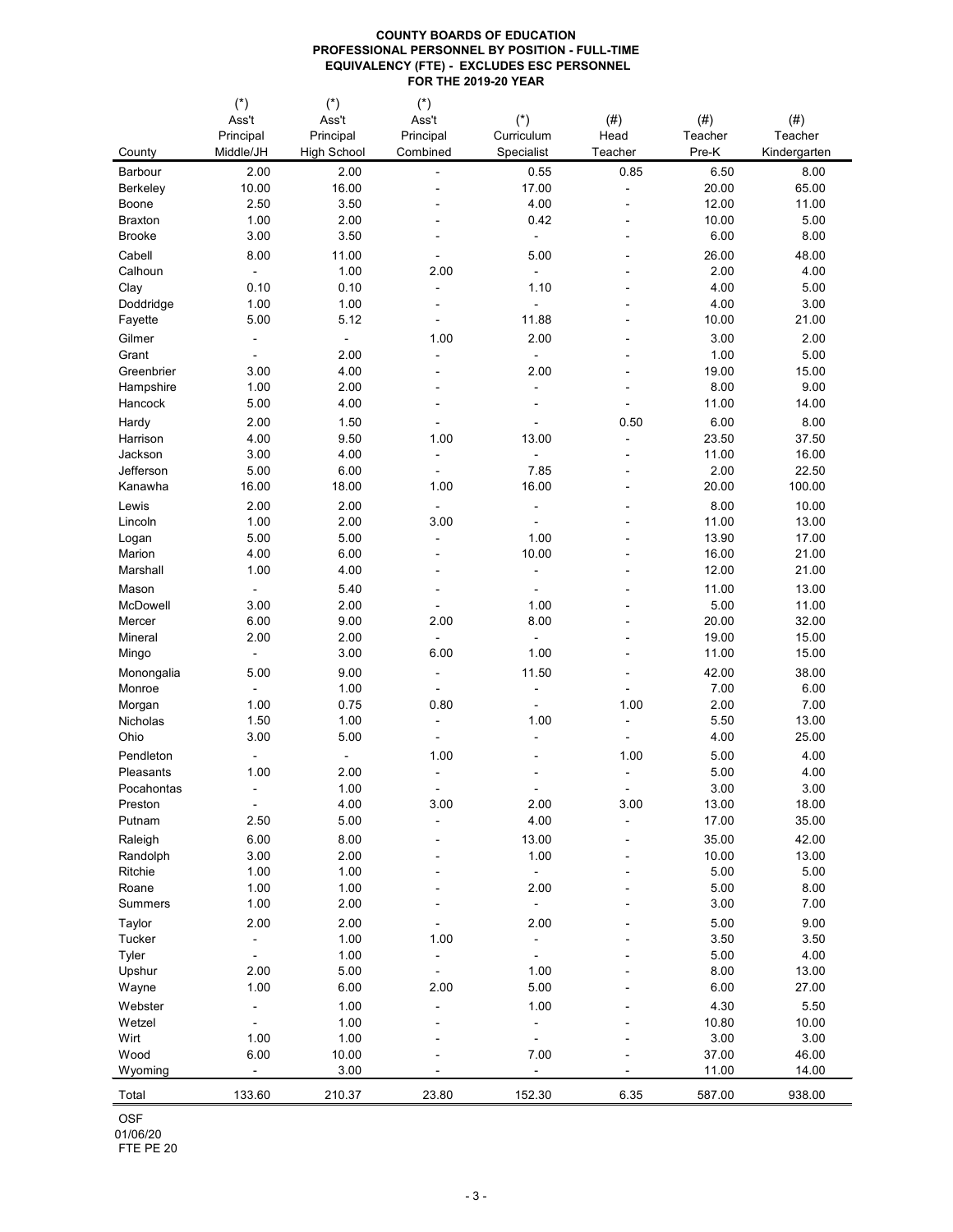01/06/20 FTE PE 20

|                 |            |           |                    |             |                | (# )        | $(\#)$     |
|-----------------|------------|-----------|--------------------|-------------|----------------|-------------|------------|
|                 | (# )       | (# )      | $(\#)$             | $(\#)$      | (# )           | Speech      | Teacher    |
|                 | Teacher    | Teacher   | Teacher            | Teacher     | Teacher        | Language    | Vocational |
| County          | Elementary | Middle/JH | <b>High School</b> | Special Ed. | Homebound      | Pathologist | $(K-12)$   |
|                 |            |           |                    |             |                |             |            |
| Barbour         | 48.29      | 37.56     | 27.25              | 27.65       |                | 2.50        | 6.75       |
| <b>Berkeley</b> | 403.11     | 229.94    | 249.45             | 253.40      | 3.00           | 29.20       | 49.50      |
| Boone           | 96.00      | 36.00     | 61.00              | 54.50       | 1.00           | 6.00        | 13.00      |
| <b>Braxton</b>  | 53.29      | 18.29     | 24.66              | 17.76       | $\blacksquare$ | 1.00        | 6.00       |
| <b>Brooke</b>   | 41.00      | 46.00     | 43.00              | 34.00       |                | 11.00       | 17.00      |
| Cabell          | 271.00     | 172.00    | 173.00             | 128.00      |                | 26.50       | 31.30      |
| Calhoun         | 25.00      | 16.00     | 17.00              | 12.00       | $\blacksquare$ |             | 14.00      |
| Clay            | 51.50      | 23.90     | 22.90              | 15.00       |                | 2.00        | 6.00       |
| Doddridge       | 22.00      | 20.00     | 22.00              | 17.00       |                | 2.00        | 6.00       |
| Fayette         | 155.70     | 49.30     | 93.50              | 78.00       |                | 5.50        | 30.00      |
| Gilmer          | 19.00      | 11.00     | 17.00              | 9.00        |                |             | 3.00       |
| Grant           | 34.00      | 9.50      | 27.13              | 15.50       |                | 2.00        | 14.00      |
| Greenbrier      | 111.00     | 53.60     | 58.70              | 48.53       |                | 6.50        | 19.00      |
|                 | 66.60      | 32.10     | 38.45              | 42.50       |                | 2.00        | 14.00      |
| Hampshire       |            |           |                    |             |                |             |            |
| Hancock         | 64.00      | 65.00     | 57.00              | 58.00       |                | 10.00       | 20.00      |
| Hardy           | 43.25      | 27.81     | 32.94              | 17.00       | $\blacksquare$ | 3.00        | 10.00      |
| Harrison        | 213.72     | 138.72    | 156.87             | 139.00      |                | 23.00       | 43.44      |
| Jackson         | 95.30      | 52.70     | 63.00              | 46.50       | 1.00           | 9.50        | 25.20      |
| Jefferson       | 198.00     | 123.00    | 117.00             | 97.00       |                | 4.00        | 24.00      |
| Kanawha         | 646.60     | 337.50    | 390.50             | 332.00      | 8.00           | 53.00       | 38.00      |
| Lewis           | 44.50      | 36.40     | 32.00              | 29.50       | $\blacksquare$ | 3.00        | 8.00       |
| Lincoln         | 78.00      | 44.00     | 36.00              | 36.00       | 1.00           | 8.34        | 9.00       |
| Logan           | 96.00      | 88.00     | 94.30              | 56.50       |                | 4.00        | 13.00      |
| Marion          | 176.50     | 135.50    | 112.00             | 73.00       | 1.00           | 17.00       | 20.00      |
| Marshall        | 102.60     | 51.75     | 93.50              | 45.00       |                | 10.70       | 23.00      |
| Mason           | 111.00     |           | 80.75              | 43.00       | 1.00           | 6.00        | 15.00      |
| McDowell        | 81.00      | 29.00     | 38.00              | 43.00       |                |             | 9.00       |
|                 |            |           |                    |             | $\blacksquare$ |             |            |
| Mercer          | 192.00     | 96.50     | 126.00             | 102.50      |                | 9.00        | 16.00      |
| Mineral         | 77.00      | 57.77     | 60.55              | 44.18       |                | 7.00        | 21.50      |
| Mingo           | 91.00      | 47.00     | 54.25              | 36.00       |                | 5.00        | 17.75      |
| Monongalia      | 247.10     | 120.31    | 166.58             | 149.51      |                | 17.00       | 14.00      |
| Monroe          | 39.00      | 25.50     | 21.50              | 16.00       |                | 1.00        | 9.00       |
| Morgan          | 48.80      | 25.45     | 39.58              | 19.92       | 1.00           | 1.00        | 5.00       |
| Nicholas        | 96.50      | 45.50     | 55.00              | 41.00       |                | 6.00        | 8.00       |
| Ohio            | 112.95     | 72.05     | 82.00              | 57.50       |                | 14.00       | 17.50      |
| Pendleton       | 31.50      | 5.75      | 17.50              | 14.25       |                | 1.00        | 2.00       |
| Pleasants       | 19.25      | 17.40     | 20.35              | 13.00       |                | 2.00        | 12.00      |
| Pocahontas      | 25.50      | 17.50     | 20.50              | 10.00       |                | 2.00        | 6.00       |
| Preston         | 95.50      | 58.50     | 49.50              | 54.50       | 1.00           | 8.00        | 16.00      |
| Putnam          | 194.30     | 118.20    | 148.00             | 115.00      |                | 16.00       | 40.00      |
| Raleigh         | 264.00     | 157.00    | 156.50             | 135.00      | 4.00           | 10.00       | 35.50      |
| Randolph        | 98.00      | 45.00     | 62.00              | 35.75       |                | 8.00        | 19.75      |
| Ritchie         | 25.25      | 23.00     | 21.00              | 17.00       |                | 2.00        | 2.00       |
|                 | 44.00      | 38.25     | 26.65              | 17.10       | 0.50           | 2.00        | 4.00       |
| Roane           |            |           |                    |             |                |             |            |
| <b>Summers</b>  | 39.50      | 21.00     | 21.00              | 17.00       |                |             | 6.00       |
| Taylor          | 39.00      | 40.25     | 30.75              | 26.00       |                | 5.00        | 7.50       |
| Tucker          | 21.00      | 17.92     | 16.34              | 11.74       |                |             | 6.50       |
| Tyler           | 28.00      | 12.00     | 28.00              | 20.00       |                | 2.00        | 5.00       |
| Upshur          | 89.23      | 43.02     | 50.75              | 48.95       |                | 6.00        | 18.00      |
| Wayne           | 142.00     | 80.00     | 95.50              | 89.00       |                | 4.00        | 22.50      |
| Webster         | 39.50      | 8.00      | 24.00              | 9.50        |                | 1.00        | 4.00       |
| Wetzel          | 100.70     |           | 54.30              | 43.58       |                | 6.00        | 16.62      |
| Wirt            | 19.40      | 18.50     | 16.90              | 11.20       |                | 1.00        | 4.00       |
| Wood            | 307.90     | 130.00    | 182.00             | 123.00      |                | 18.50       | 18.50      |
| Wyoming         | 112.00     | 30.00     | 44.00              | 50.00       |                | 5.00        | 15.00      |
|                 |            |           |                    |             |                |             |            |
| Total           | 5,987.84   | 3,255.94  | 3,869.90           | 3,096.52    | 22.50          | 407.24      | 856.81     |
| <b>OSF</b>      |            |           |                    |             |                |             |            |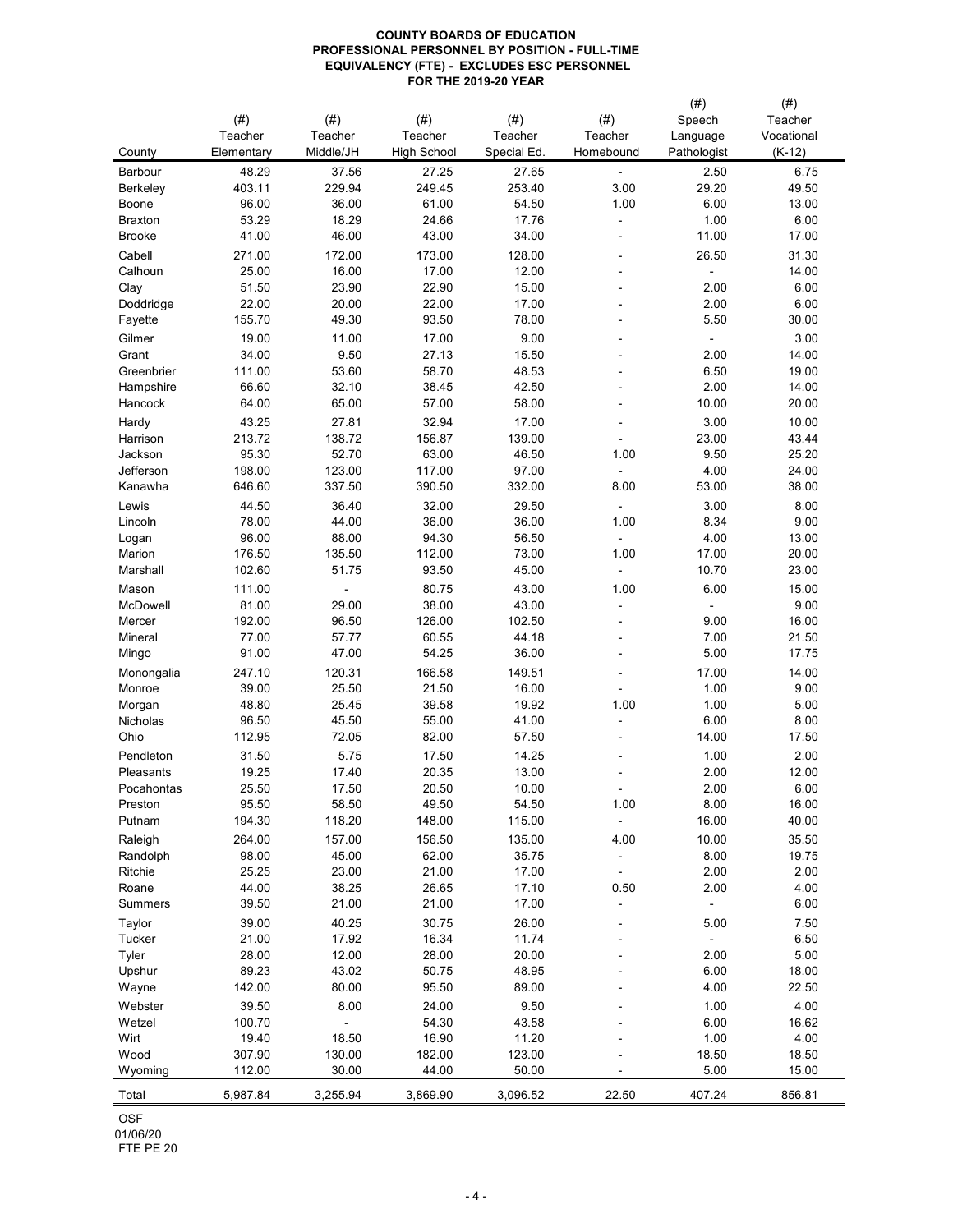| County              | (# )<br><b>JROTC</b><br>Instructor<br>Middle/JH | (# )<br><b>JROTC</b><br>Instructor<br><b>High School</b> | $(\#)$<br>Permanent<br>Substitutes<br>Elementary | $(\#)$<br>Permanent<br>Substitutes<br>Middle/JH | $(\#)$<br>Permanent<br>Substitutes<br><b>High School</b> | $(\#)$<br>Academic<br>Coach      | $(\dot{a})$<br>Activities<br><b>Director</b> |
|---------------------|-------------------------------------------------|----------------------------------------------------------|--------------------------------------------------|-------------------------------------------------|----------------------------------------------------------|----------------------------------|----------------------------------------------|
| Barbour             | $\blacksquare$                                  | $\blacksquare$                                           |                                                  |                                                 |                                                          | 1.00                             | 1.00                                         |
| Berkeley            |                                                 | 3.00                                                     |                                                  |                                                 |                                                          | 9.20                             |                                              |
| Boone               |                                                 | $\blacksquare$                                           |                                                  |                                                 |                                                          | $\blacksquare$                   |                                              |
| <b>Braxton</b>      |                                                 |                                                          |                                                  |                                                 |                                                          | 3.50                             |                                              |
| <b>Brooke</b>       |                                                 |                                                          |                                                  |                                                 |                                                          | $\blacksquare$                   | 0.50                                         |
| Cabell              |                                                 | 4.00                                                     |                                                  |                                                 |                                                          | 22.00                            | 1.50                                         |
| Calhoun             |                                                 | $\blacksquare$                                           |                                                  |                                                 |                                                          | 1.00                             |                                              |
| Clay                |                                                 |                                                          |                                                  |                                                 |                                                          |                                  |                                              |
| Doddridge           |                                                 |                                                          |                                                  |                                                 |                                                          | 2.00                             |                                              |
| Fayette             |                                                 | 2.00                                                     |                                                  |                                                 |                                                          | 2.00                             | 1.00                                         |
| Gilmer              |                                                 |                                                          |                                                  |                                                 |                                                          | 3.00                             | $\sim$                                       |
| Grant               |                                                 |                                                          | 3.00                                             | 1.00                                            | 2.00                                                     | 1.00                             | 1.00                                         |
| Greenbrier          |                                                 | 4.00                                                     |                                                  |                                                 | $\blacksquare$                                           | 6.00                             | 0.50                                         |
| Hampshire           |                                                 | $\blacksquare$                                           | ۰                                                |                                                 |                                                          | 4.00                             | 0.50                                         |
| Hancock             |                                                 |                                                          |                                                  |                                                 |                                                          | $\blacksquare$                   | 2.00                                         |
| Hardy               |                                                 |                                                          |                                                  |                                                 |                                                          | 1.00                             |                                              |
| Harrison<br>Jackson |                                                 | 3.00                                                     |                                                  | 1.00                                            |                                                          | 4.00<br>1.00                     |                                              |
| Jefferson           |                                                 | 3.00                                                     |                                                  | $\blacksquare$                                  |                                                          | 8.95                             | 1.00                                         |
| Kanawha             |                                                 | 14.00                                                    |                                                  |                                                 |                                                          | 8.00                             |                                              |
| Lewis               |                                                 | 2.00                                                     |                                                  |                                                 |                                                          |                                  |                                              |
| Lincoln             |                                                 | 2.00                                                     |                                                  |                                                 |                                                          | $\blacksquare$<br>1.00           |                                              |
| Logan               |                                                 |                                                          |                                                  |                                                 |                                                          | 2.00                             |                                              |
| Marion              |                                                 |                                                          |                                                  |                                                 |                                                          | $\blacksquare$                   |                                              |
| Marshall            |                                                 |                                                          |                                                  |                                                 |                                                          | 2.00                             | 2.00                                         |
| Mason               |                                                 |                                                          |                                                  |                                                 |                                                          |                                  |                                              |
| McDowell            |                                                 |                                                          |                                                  |                                                 |                                                          |                                  |                                              |
| Mercer              |                                                 | 8.00                                                     |                                                  |                                                 |                                                          | 1.00                             |                                              |
| Mineral             |                                                 |                                                          |                                                  |                                                 |                                                          |                                  |                                              |
| Mingo               |                                                 |                                                          |                                                  |                                                 |                                                          | 8.00                             |                                              |
| Monongalia          |                                                 | 2.00                                                     |                                                  |                                                 |                                                          | 9.00                             |                                              |
| Monroe              |                                                 | 2.00                                                     |                                                  |                                                 |                                                          |                                  |                                              |
| Morgan              |                                                 | $\blacksquare$                                           |                                                  | 1.00                                            |                                                          |                                  |                                              |
| Nicholas            |                                                 | 2.00                                                     |                                                  |                                                 |                                                          |                                  |                                              |
| Ohio                |                                                 |                                                          |                                                  |                                                 |                                                          | 1.00                             |                                              |
| Pendleton           |                                                 |                                                          |                                                  |                                                 |                                                          |                                  |                                              |
| Pleasants           |                                                 |                                                          |                                                  |                                                 |                                                          |                                  |                                              |
| Pocahontas          |                                                 |                                                          |                                                  |                                                 |                                                          | 1.50                             |                                              |
| Preston             |                                                 | 2.00                                                     |                                                  |                                                 |                                                          | 11.00                            |                                              |
| Putnam              |                                                 |                                                          |                                                  |                                                 |                                                          |                                  |                                              |
| Raleigh             |                                                 | 2.00                                                     |                                                  |                                                 |                                                          | 6.00                             | 1.00                                         |
| Randolph            |                                                 |                                                          |                                                  |                                                 |                                                          |                                  |                                              |
| Ritchie             |                                                 |                                                          |                                                  |                                                 |                                                          |                                  |                                              |
| Roane               |                                                 |                                                          |                                                  |                                                 |                                                          |                                  |                                              |
| <b>Summers</b>      |                                                 |                                                          |                                                  |                                                 |                                                          |                                  |                                              |
| Taylor              |                                                 |                                                          |                                                  |                                                 |                                                          | 1.00                             |                                              |
| Tucker              |                                                 |                                                          |                                                  |                                                 |                                                          | 1.50                             |                                              |
| Tyler<br>Upshur     |                                                 |                                                          |                                                  |                                                 |                                                          | $\overline{\phantom{a}}$<br>2.00 |                                              |
| Wayne               |                                                 | 6.00                                                     |                                                  |                                                 |                                                          |                                  |                                              |
|                     |                                                 |                                                          |                                                  |                                                 |                                                          |                                  |                                              |
| Webster<br>Wetzel   |                                                 | 2.00<br>$\blacksquare$                                   |                                                  |                                                 | 1.00                                                     | 2.00                             |                                              |
| Wirt                |                                                 |                                                          |                                                  |                                                 |                                                          |                                  |                                              |
| Wood                |                                                 | 4.00                                                     |                                                  |                                                 |                                                          | 9.00                             |                                              |
| Wyoming             |                                                 | $\blacksquare$                                           |                                                  |                                                 |                                                          | 2.00                             |                                              |
| Total               |                                                 | 67.00                                                    | 3.00                                             | 3.00                                            | 3.00                                                     | 137.65                           | 12.00                                        |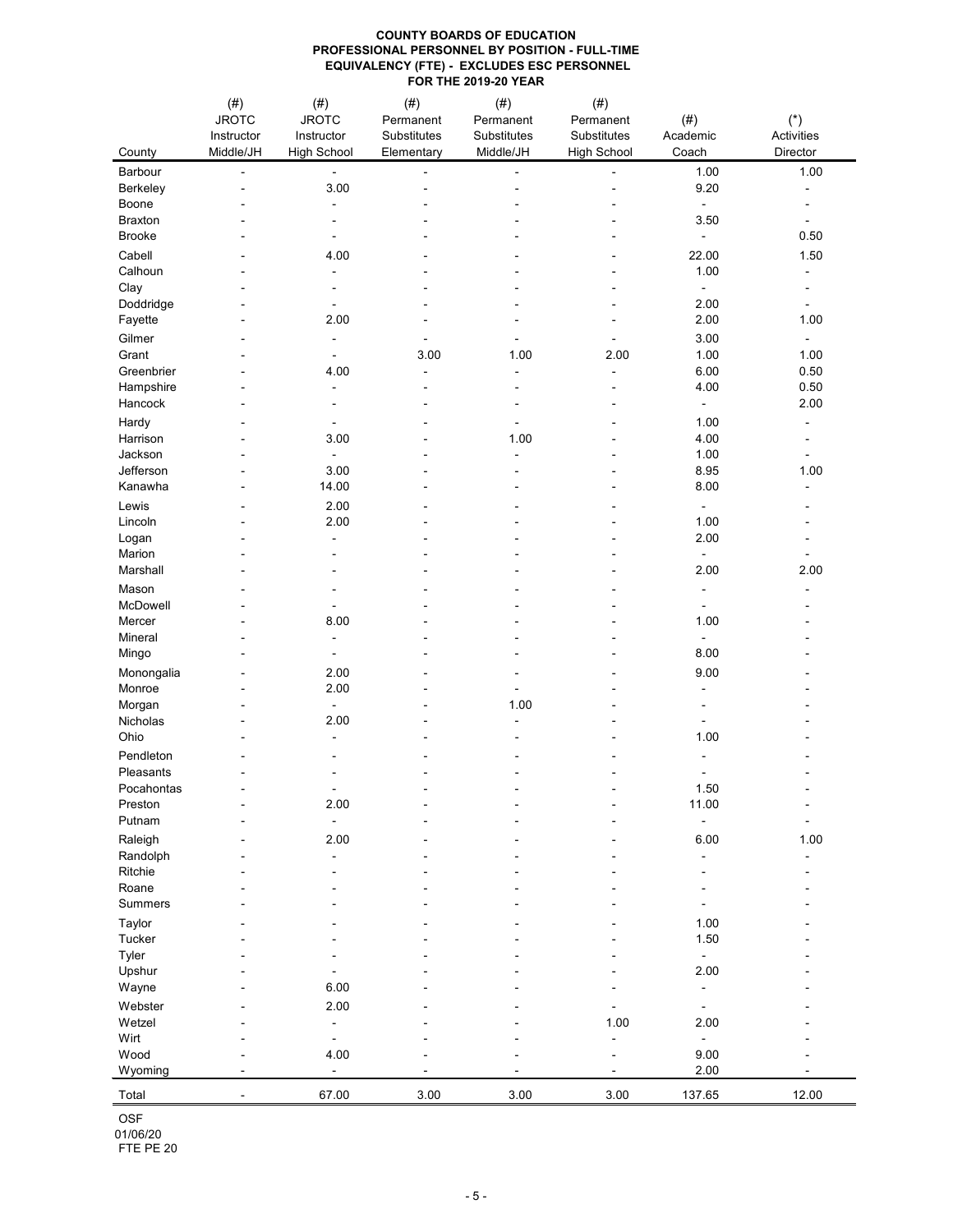| County                | $(\circleda)$<br>Counselor | $(\#)$<br>Librarian | @<br>Psychiatrist        | $(\#)$<br>Psychologist | $(\circleda)$<br>School<br>Nurse (AB) | (# )<br>Attendance<br>Director | $(\#)$<br>Speech<br>Assistant |
|-----------------------|----------------------------|---------------------|--------------------------|------------------------|---------------------------------------|--------------------------------|-------------------------------|
| Barbour               | 4.00                       | 1.64                | $\blacksquare$           | 1.00                   | 2.50                                  | 0.50                           | $\blacksquare$                |
| Berkeley              | 50.00                      | 30.00               |                          | 11.00                  | 23.00                                 | 1.00                           | 7.00                          |
| Boone                 | 11.00                      | 2.00                |                          | 1.00                   | 3.00                                  | 1.00                           |                               |
| <b>Braxton</b>        | 3.00                       | 1.00                | $\blacksquare$           | 1.00                   | 3.00                                  | 1.00                           | ۰                             |
| <b>Brooke</b>         | 7.00                       | 1.00                |                          | 1.00                   | 6.00                                  | 0.50                           |                               |
| Cabell                | 43.00                      | 6.00                |                          | 5.00                   | 15.00                                 | 1.00                           |                               |
| Calhoun               | 2.00                       |                     | $\blacksquare$           |                        | 1.00                                  | $\blacksquare$                 |                               |
| Clay                  | 2.00                       |                     |                          | 4.00                   | 2.00                                  | 0.50                           |                               |
| Doddridge             | 4.00                       | 3.00                |                          | 2.00                   | 2.00                                  | 1.00                           |                               |
| Fayette               | 17.00                      | $\blacksquare$      |                          | 3.00                   | 5.00                                  | 1.00                           | 1.00                          |
| Gilmer                | 3.00                       | 1.00                |                          | 1.00                   | 1.00                                  | $\blacksquare$                 | -                             |
| Grant                 | 4.00                       |                     |                          | 1.00                   | 1.00                                  | 0.50                           |                               |
| Greenbrier            | 16.00                      | 4.00                |                          | 1.00                   | 4.00                                  | 1.00                           |                               |
| Hampshire             | 5.80                       | $\blacksquare$      |                          | ۰.                     | 4.00                                  | 0.50                           |                               |
| Hancock               | 6.00                       | $\blacksquare$      | $\blacksquare$           | 2.00                   | 4.00                                  | 1.00                           | -                             |
| Hardy                 | 5.00                       | 4.00                | $\blacksquare$           | 1.00                   | 3.00                                  | 0.85                           |                               |
| Harrison              | 30.50                      | 16.00               |                          | 7.00                   | 8.00                                  | 1.00                           |                               |
| Jackson               | 15.00                      | 3.00                | $\blacksquare$           | 4.50                   | 7.00                                  | 1.00                           |                               |
| Jefferson             | 24.00                      | 14.20               |                          | 2.00                   | 15.00                                 | 1.00                           | 2.00                          |
| Kanawha               | 95.50                      | 22.10               |                          | 23.00                  | 35.00                                 | 26.00                          | -                             |
| Lewis                 | 7.00                       | 2.00                | $\blacksquare$           | 1.00                   | 1.00                                  | 0.50                           | -                             |
| Lincoln               | 7.00                       | 1.00                |                          | 3.00                   | 4.00                                  | 1.00                           |                               |
| Logan                 | 13.00                      |                     |                          | 4.00                   | 6.00                                  | 1.00                           |                               |
| Marion                | 23.00                      | 14.00               |                          | 3.00                   | 6.00                                  | 1.00                           | 1.00                          |
| Marshall              | 15.60                      |                     |                          | 1.00                   | 12.00                                 | 1.00                           |                               |
| Mason                 | 12.00                      |                     |                          | 2.00                   | 5.00                                  | 1.00                           | -                             |
| McDowell              | 11.00                      | $\blacksquare$      |                          | 1.00                   | 1.00                                  | 0.50                           | $\blacksquare$                |
| Mercer                | 25.00                      | 7.00                |                          | 1.00                   | 7.00                                  | 1.00                           | 2.00                          |
| Mineral               | 12.50                      | 4.00                |                          | 2.00                   | 5.00                                  | 1.00                           | 2.00                          |
| Mingo                 | 12.00                      | 1.00                |                          |                        | 4.00                                  | 1.00                           | $\overline{\phantom{a}}$      |
|                       |                            |                     |                          | 10.00                  |                                       |                                |                               |
| Monongalia            | 33.00<br>6.00              | 17.00               | $\blacksquare$           | 1.00                   | 14.00<br>1.00                         | 1.00<br>0.50                   | -                             |
| Monroe<br>Morgan      | 7.00                       | 2.25                |                          | 1.00                   | 2.00                                  | 0.50                           |                               |
| Nicholas              | 7.00                       |                     |                          | 1.00                   | 3.00                                  |                                |                               |
| Ohio                  | 18.50                      | 5.00                |                          | 1.00                   | 6.00                                  | 1.00                           |                               |
|                       |                            |                     |                          |                        |                                       |                                |                               |
| Pendleton             | 3.00                       |                     |                          | 0.50                   | 1.00                                  | 0.70                           |                               |
| Pleasants             | 4.00                       | $\blacksquare$      |                          | 1.00                   | 2.00                                  | 0.50                           |                               |
| Pocahontas            | 4.00                       | 2.00                |                          |                        | 1.00                                  | 0.50                           |                               |
| Preston<br>Putnam     | 10.00                      | $\blacksquare$      |                          | 0.50<br>6.00           | 4.00                                  | 1.00<br>1.00                   |                               |
|                       | 25.00                      | 7.50                | $\blacksquare$           |                        | 11.50                                 |                                |                               |
| Raleigh               | 34.00                      | 4.00                | $\overline{\phantom{a}}$ | 2.00                   | 15.00                                 | 2.00                           | 6.00                          |
| Randolph              | 14.00                      |                     |                          |                        | 5.00                                  |                                |                               |
| Ritchie               | 3.00                       |                     |                          | 1.00                   | 2.00                                  | 0.50                           | 1.00                          |
| Roane                 | 6.00                       | 1.00                |                          | 2.00                   | 1.00                                  | 0.50                           | 1.00                          |
| <b>Summers</b>        | 5.00                       |                     |                          |                        | 2.00                                  | 0.50                           | -                             |
| Taylor                | 7.00                       | 4.00                |                          | 1.00                   | 4.00                                  | 1.00                           |                               |
| Tucker                | 2.00                       |                     |                          |                        | 1.00                                  | 0.50                           |                               |
| Tyler                 | 4.00                       | 1.00                |                          | 1.00                   | 3.00                                  | $\sim$                         |                               |
| Upshur                | 9.94                       | 1.00                | $\overline{\phantom{a}}$ | 1.00                   | 3.00                                  | 1.00                           |                               |
| Wayne                 | 17.00                      |                     |                          | 3.00                   | 4.00                                  | 1.00                           | 4.00                          |
| Webster               | 4.00                       |                     |                          |                        | 2.00                                  | 0.50                           |                               |
| Wetzel                | 10.00                      |                     |                          | 2.00                   | 4.00                                  | 1.00                           | 1.00                          |
| Wirt                  | 3.00                       | 1.00                |                          |                        | 1.00                                  | 0.50                           |                               |
| Wood                  | 30.00                      | 25.00               |                          | 3.00                   | 28.00                                 | 1.00                           |                               |
| Wyoming               | 11.00                      |                     |                          | 1.00                   | 4.00                                  | 1.00                           |                               |
| Total                 | 763.34                     | 208.69              | -                        | 128.50                 | 320.00                                | 67.05                          | 28.00                         |
| <b>OSF</b>            |                            |                     |                          |                        |                                       |                                |                               |
| 01/06/20<br>FTE PE 20 |                            |                     |                          |                        |                                       |                                |                               |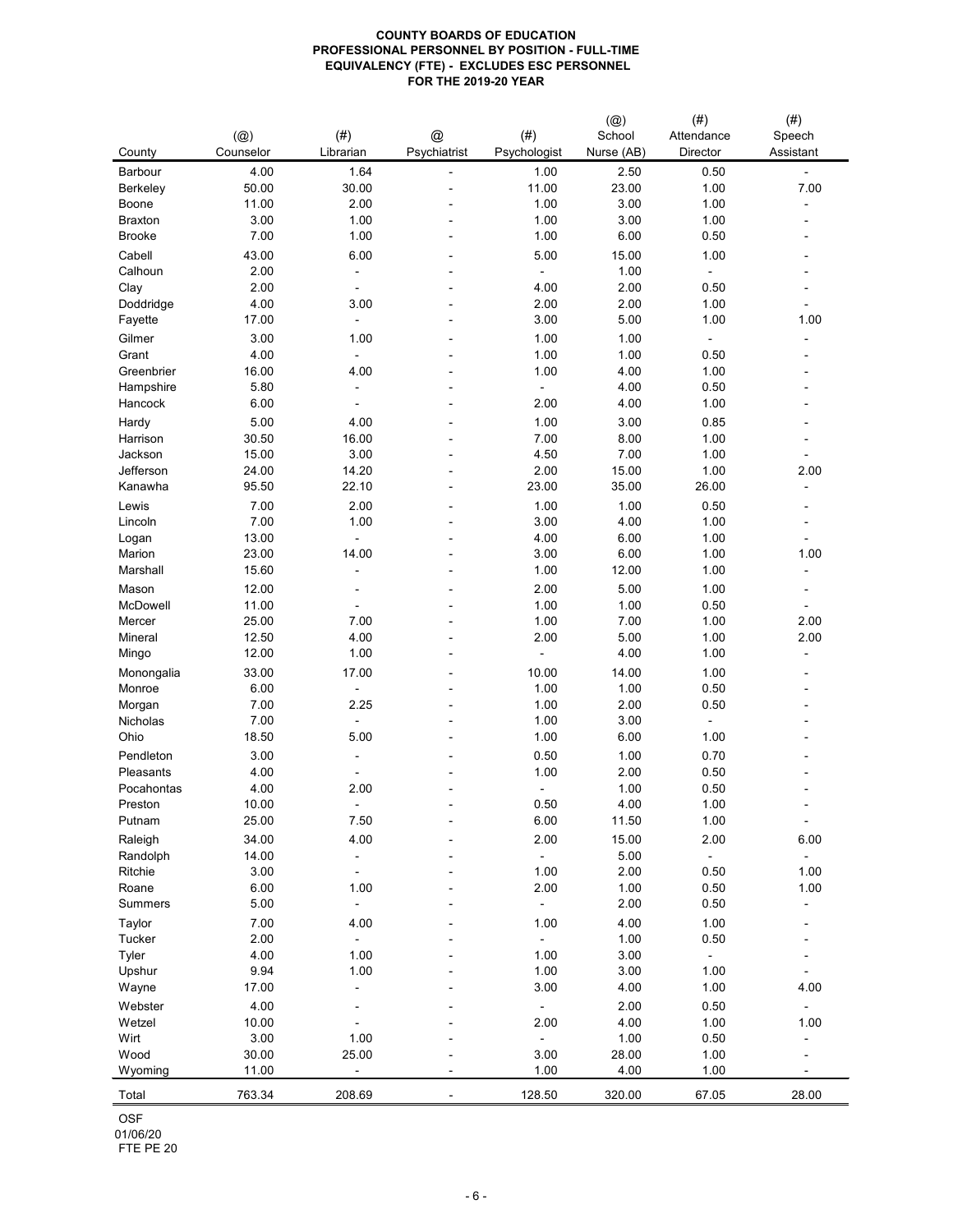|                         | $(\#)$                           | Curriculum | Adult                    | $(\#)$<br>Technology             | School                           |                | @                                |                |
|-------------------------|----------------------------------|------------|--------------------------|----------------------------------|----------------------------------|----------------|----------------------------------|----------------|
|                         | Remedial                         | Enrichment | Program                  | Integration                      | <b>Nurse</b>                     | Registered     | Attendance                       | @<br>Social    |
| County                  | Specialist                       | Instructor | Specialist               | Specialist                       | <b>Below AB</b>                  | <b>Nurse</b>   | Officer                          | Worker         |
| Barbour                 |                                  |            | $\blacksquare$           | 0.86<br>1.00                     | $\overline{\phantom{m}}$         |                | 1.00<br>4.00                     | 1.00<br>14.00  |
| Berkeley<br>Boone       |                                  |            |                          | $\blacksquare$                   | $\overline{\phantom{a}}$<br>2.50 |                |                                  |                |
| <b>Braxton</b>          | 0.45                             |            |                          |                                  |                                  |                |                                  |                |
| <b>Brooke</b>           | 5.00                             |            |                          |                                  |                                  |                |                                  |                |
| Cabell                  | 16.00                            |            |                          |                                  |                                  |                | 3.00                             | 10.00          |
| Calhoun                 | $\overline{\phantom{a}}$         |            |                          | 1.00                             |                                  |                |                                  | 2.00           |
| Clay                    | 1.00                             |            |                          | $\blacksquare$                   |                                  |                |                                  | $\blacksquare$ |
| Doddridge               | 5.00                             |            | $\blacksquare$           | 3.00                             |                                  |                | $\overline{\phantom{a}}$         | 1.00           |
| Fayette                 | $\overline{\phantom{a}}$         |            |                          | 1.00                             |                                  |                |                                  | 1.00           |
| Gilmer                  | 3.00                             |            |                          | 1.00                             |                                  |                |                                  |                |
| Grant                   | 4.87                             |            |                          | 3.00                             |                                  |                |                                  |                |
| Greenbrier<br>Hampshire | 13.00<br>8.00                    |            |                          | 5.00<br>1.00                     | 1.00                             |                | 0.50                             | 2.00           |
| Hancock                 | 7.00                             |            |                          | 4.00                             |                                  |                | ۰                                | 3.00           |
| Hardy                   | 5.50                             |            | $\overline{\phantom{a}}$ | $\sim$                           |                                  |                |                                  | 3.00           |
| Harrison                | 35.50                            |            |                          |                                  |                                  |                |                                  | 2.00           |
| Jackson                 | 16.50                            |            |                          | 4.50                             |                                  |                |                                  | 2.00           |
| Jefferson               | 8.50                             |            |                          | 1.00                             |                                  |                |                                  | $\blacksquare$ |
| Kanawha                 | $\blacksquare$                   |            | $\blacksquare$           | $\blacksquare$                   | $\blacksquare$                   |                |                                  | 6.00           |
| Lewis                   | 7.00                             |            |                          | 2.00                             | 1.00                             |                |                                  |                |
| Lincoln                 | 1.00                             |            |                          | 1.00                             |                                  |                |                                  | 9.00           |
| Logan                   | 17.00                            |            |                          | $\overline{\phantom{a}}$         |                                  |                |                                  | 3.00           |
| Marion<br>Marshall      | $\blacksquare$<br>15.50          |            |                          | $\overline{\phantom{a}}$<br>1.00 |                                  |                |                                  |                |
|                         |                                  |            |                          |                                  |                                  |                |                                  |                |
| Mason<br>McDowell       | $\blacksquare$<br>4.00           |            |                          | $\blacksquare$<br>1.00           | $\blacksquare$<br>2.00           | 1.00           | $\blacksquare$<br>$\blacksquare$ | 3.00<br>3.00   |
| Mercer                  | 31.50                            |            |                          | 8.00                             |                                  |                | 1.00                             | 9.50           |
| Mineral                 |                                  |            |                          | $\blacksquare$                   |                                  | $\blacksquare$ | 0.50                             | 1.00           |
| Mingo                   | 13.00                            |            |                          | 2.00                             |                                  | $\blacksquare$ | $\blacksquare$                   | 3.00           |
| Monongalia              | 14.00                            |            |                          | 16.50                            |                                  |                | 1.00                             | 23.00          |
| Monroe                  |                                  |            |                          | 1.50                             |                                  |                |                                  | 1.00           |
| Morgan                  | 7.00                             |            |                          | 1.50                             | 1.00                             | 1.00           |                                  | 1.80           |
| Nicholas                | 1.00                             |            |                          | 4.00                             |                                  |                |                                  | 0.50           |
| Ohio                    | 13.50                            |            |                          | 2.00                             |                                  |                |                                  |                |
| Pendleton<br>Pleasants  | $\overline{\phantom{a}}$<br>3.00 |            |                          | $\blacksquare$<br>1.00           |                                  |                |                                  |                |
| Pocahontas              | 2.50                             |            |                          | $\sim$                           |                                  |                |                                  |                |
| Preston                 | $\blacksquare$                   |            |                          | 5.00                             |                                  |                |                                  |                |
| Putnam                  | 14.00                            |            |                          | $\blacksquare$                   |                                  | 1.00           |                                  | 2.00           |
| Raleigh                 | 24.50                            |            |                          | 4.00                             |                                  |                |                                  | 8.00           |
| Randolph                | 1.00                             |            | 1.00                     | 1.00                             |                                  |                |                                  |                |
| Ritchie                 | 6.00                             |            |                          | 2.00                             |                                  |                |                                  |                |
| Roane                   | $\blacksquare$                   |            |                          | 1.00                             |                                  |                |                                  | 1.00           |
| <b>Summers</b>          |                                  |            |                          | 1.00                             |                                  |                |                                  |                |
| Taylor                  | 5.00                             |            |                          | $\overline{\phantom{a}}$         |                                  |                |                                  |                |
| Tucker<br>Tyler         | $\blacksquare$<br>6.00           |            |                          |                                  |                                  |                |                                  | 1.00           |
| Upshur                  | $\overline{\phantom{a}}$         |            |                          | 4.00                             |                                  |                |                                  |                |
| Wayne                   | 16.00                            |            |                          | 1.00                             |                                  |                |                                  | 6.00           |
| Webster                 | 3.00                             |            |                          | $\blacksquare$                   |                                  |                |                                  |                |
| Wetzel                  | 1.00                             |            |                          | 1.00                             |                                  |                |                                  | 3.00           |
| Wirt                    | $\blacksquare$                   |            |                          | 2.00                             |                                  |                |                                  |                |
| Wood                    | 3.00                             |            |                          | 3.00                             | 1.00                             |                |                                  | 6.00           |
| Wyoming                 |                                  |            |                          |                                  |                                  |                |                                  |                |
| Total                   | 338.82                           |            | 1.00                     | 92.86                            | 8.50                             | 3.00           | 11.00                            | 131.80         |
| OSF                     |                                  |            |                          |                                  |                                  |                |                                  |                |
| 01/06/20<br>FTE PE 20   |                                  |            |                          |                                  |                                  |                |                                  |                |
|                         |                                  |            |                          |                                  |                                  |                |                                  |                |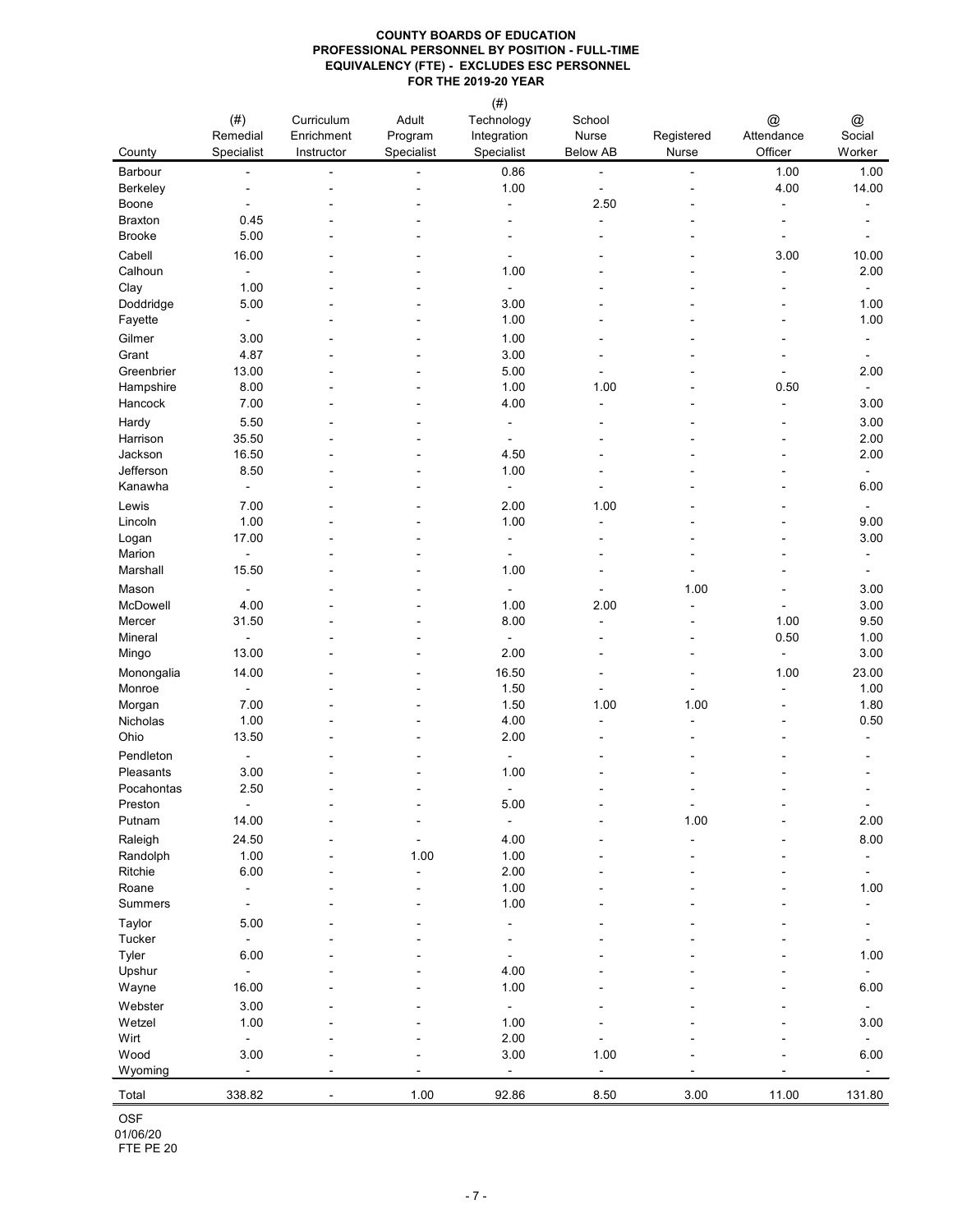|                                     | @<br>Truancy           | $^{\copyright}$<br><b>Student Social</b> |           |                          |                          |         |             |
|-------------------------------------|------------------------|------------------------------------------|-----------|--------------------------|--------------------------|---------|-------------|
|                                     | Diversion              | & Emotional                              |           | Physical                 | Occupational             | Athetic |             |
| County                              | Specialist             | <b>Support Specialist</b>                | Hygienist | Therapist                | Therapist                | Trainer | Audiologist |
| Barbour                             |                        |                                          |           | $\blacksquare$           | $\blacksquare$           | ۰       |             |
| Berkeley                            |                        | 1.00                                     |           | 1.00                     | 7.00                     |         |             |
| Boone                               |                        |                                          |           | ۰                        | 1.00                     |         |             |
| <b>Braxton</b>                      |                        | $\sim$                                   |           | $\blacksquare$           | 0.50                     |         |             |
| <b>Brooke</b>                       |                        | 1.00                                     |           | 1.00                     | 2.00                     | 1.00    |             |
| Cabell<br>Calhoun                   |                        | 6.00                                     |           |                          | $\blacksquare$           |         |             |
| Clay                                |                        |                                          |           |                          | ۰<br>0.50                |         |             |
| Doddridge                           | 1.00                   | 2.00                                     |           |                          |                          |         |             |
| Fayette                             | $\blacksquare$         | 3.00                                     |           | 1.50                     | 3.00                     |         |             |
| Gilmer                              | 1.00                   |                                          |           |                          | -                        |         |             |
| Grant                               | 1.00                   |                                          |           |                          |                          |         |             |
| Greenbrier                          | $\blacksquare$         |                                          |           |                          |                          |         |             |
| Hampshire                           |                        |                                          |           | 1.00                     | 2.00                     | 0.52    |             |
| Hancock                             |                        |                                          |           | 1.00                     | 1.00                     | 2.00    |             |
| Hardy                               | 1.00                   |                                          |           | $\blacksquare$           | $\blacksquare$           |         |             |
| Harrison                            | 1.00                   |                                          |           | 2.00                     | 3.00                     |         |             |
| Jackson                             | $\blacksquare$         |                                          |           |                          | $\overline{\phantom{a}}$ |         |             |
| Jefferson<br>Kanawha                |                        |                                          |           | 2.00<br>3.00             | 7.00<br>10.00            |         |             |
|                                     |                        |                                          |           |                          |                          |         |             |
| Lewis<br>Lincoln                    |                        |                                          |           | $\overline{\phantom{a}}$ | $\blacksquare$<br>1.00   |         |             |
| Logan                               |                        |                                          |           | $\blacksquare$<br>1.00   | Ξ.                       |         |             |
| Marion                              |                        |                                          |           | 1.00                     | 2.00                     |         | 1.00        |
| Marshall                            |                        |                                          |           |                          |                          |         |             |
| Mason                               |                        |                                          |           |                          | 1.00                     |         |             |
| McDowell                            |                        |                                          |           |                          | ۰                        |         |             |
| Mercer                              |                        |                                          |           |                          | 2.00                     |         |             |
| Mineral                             |                        |                                          |           |                          | 3.00                     |         |             |
| Mingo                               |                        |                                          |           | 1.00                     | 1.00                     |         |             |
| Monongalia                          |                        |                                          | 0.50      | 1.50                     | 3.00                     |         |             |
| Monroe                              |                        |                                          |           |                          |                          |         |             |
| Morgan                              |                        |                                          |           |                          |                          |         |             |
| Nicholas<br>Ohio                    | 0.50<br>$\blacksquare$ |                                          | 0.50      |                          | 1.00<br>3.00             |         |             |
| Pendleton                           |                        |                                          |           |                          |                          |         |             |
| Pleasants                           |                        | 4.00                                     |           |                          |                          |         |             |
| Pocahontas                          | 0.50                   | $\sim$                                   |           |                          |                          |         |             |
| Preston                             | 1.00                   | 4.00                                     |           | 1.00                     | 2.00                     |         |             |
| Putnam                              |                        |                                          |           | 1.00                     | $\blacksquare$           | 4.00    |             |
| Raleigh                             |                        | 4.00                                     |           | 2.00                     | 3.00                     |         |             |
| Randolph                            |                        |                                          |           | 1.00                     | 1.00                     |         |             |
| Ritchie                             |                        |                                          |           |                          |                          |         |             |
| Roane                               |                        | 1.00                                     |           |                          |                          |         |             |
| <b>Summers</b>                      |                        |                                          |           |                          |                          |         |             |
| Taylor                              |                        |                                          |           |                          |                          |         |             |
| Tucker                              |                        |                                          |           |                          |                          |         |             |
| Tyler<br>Upshur                     |                        |                                          |           | 1.00                     | 1.00                     |         |             |
| Wayne                               | 1.00                   |                                          |           | 1.00                     | 2.00                     |         |             |
| Webster                             |                        |                                          |           |                          | ۰                        |         |             |
| Wetzel                              |                        |                                          |           | 2.00                     | 2.00                     |         |             |
| Wirt                                |                        |                                          |           |                          |                          |         |             |
| Wood                                |                        |                                          |           |                          |                          |         |             |
| Wyoming                             |                        |                                          |           |                          |                          |         |             |
| Total                               | 8.00                   | 26.00                                    | 1.00      | 26.00                    | 65.00                    | 7.52    | 1.00        |
| <b>OSF</b><br>01/06/20<br>FTE PE 20 |                        |                                          |           |                          |                          |         |             |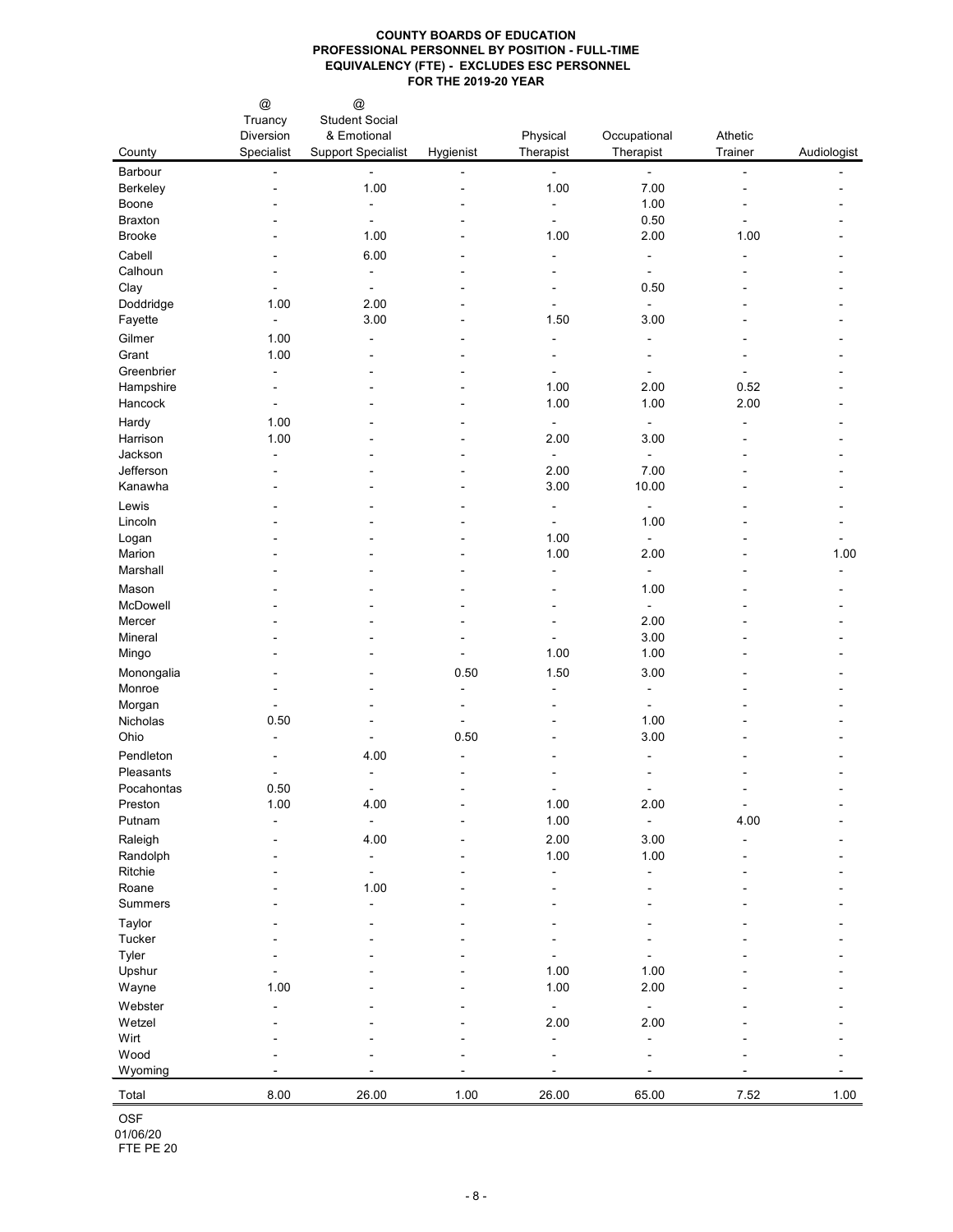| County         | Psychometrist | Professional<br>Accountant | Technology<br>Systems<br>Specialist | Vocational<br>Teachers<br>Post Secondary | Vocational<br><b>Teachers</b><br>Adult | <b>Teachers</b><br>Community<br>Education |
|----------------|---------------|----------------------------|-------------------------------------|------------------------------------------|----------------------------------------|-------------------------------------------|
| Barbour        |               | $\blacksquare$             | 3.00                                |                                          | $\blacksquare$                         |                                           |
| Berkeley       |               | 4.00                       | 5.00                                | 13.00                                    | 2.00                                   |                                           |
| Boone          |               |                            | 2.00                                | 0.77                                     | 3.23                                   |                                           |
| <b>Braxton</b> |               |                            | 2.00                                |                                          | $\blacksquare$                         |                                           |
| <b>Brooke</b>  |               | 2.00                       | 1.00                                |                                          |                                        |                                           |
| Cabell         |               | 3.00                       | 2.00                                | 5.20                                     | 1.00                                   | 0.50                                      |
| Calhoun        |               |                            | $\blacksquare$                      |                                          | $\blacksquare$                         |                                           |
| Clay           |               | 1.00                       | 3.00                                |                                          |                                        |                                           |
| Doddridge      |               | 1.00                       | 2.00                                |                                          |                                        |                                           |
| Fayette        |               | 4.00                       | 6.00                                | 2.00                                     | 2.00                                   |                                           |
| Gilmer         |               | $\blacksquare$             | 2.00                                |                                          |                                        |                                           |
| Grant          |               | 1.00                       | 1.00                                |                                          |                                        |                                           |
| Greenbrier     |               | 2.00                       | 3.00                                |                                          | 2.00                                   | 1.00                                      |
| Hampshire      |               | 1.00                       | 1.00                                |                                          | 1.00                                   |                                           |
| Hancock        |               | 1.00                       | 4.00                                | 5.00                                     | $\blacksquare$                         |                                           |
| Hardy          |               | $\blacksquare$             | 2.00                                |                                          |                                        |                                           |
| Harrison       |               | 2.00                       | 13.00                               | 3.00                                     |                                        |                                           |
| Jackson        |               | $\blacksquare$             | 4.00                                | 3.30                                     |                                        |                                           |
| Jefferson      |               |                            |                                     |                                          | 1.00                                   | 1.00                                      |
| Kanawha        |               | 3.00                       | 17.00                               |                                          | 25.00                                  |                                           |
|                |               |                            |                                     |                                          |                                        |                                           |
| Lewis          | 1.00          | 1.00                       | 2.00                                |                                          | $\blacksquare$                         |                                           |
| Lincoln        |               |                            | 2.00                                |                                          |                                        |                                           |
| Logan          |               | 2.00                       | 5.00                                | 2.00                                     | 1.50                                   |                                           |
| Marion         |               | $\blacksquare$             |                                     | 2.00                                     |                                        |                                           |
| Marshall       |               | 2.00                       | 4.00                                |                                          |                                        |                                           |
| Mason          |               | $\blacksquare$             | $\overline{\phantom{a}}$            |                                          |                                        |                                           |
| McDowell       |               |                            | 1.00                                | 2.00                                     | 1.00                                   | $\blacksquare$                            |
| Mercer         |               |                            | 4.00                                | 7.00                                     | 5.00                                   | 2.00                                      |
| Mineral        |               | 2.00                       | 1.00                                | 2.00                                     | $\blacksquare$                         |                                           |
| Mingo          |               | 2.00                       |                                     | 2.00                                     | 2.00                                   |                                           |
| Monongalia     |               | 3.00                       | 3.00                                | 4.00                                     | 4.50                                   |                                           |
| Monroe         |               | 1.00                       |                                     |                                          |                                        |                                           |
| Morgan         |               | 1.00                       | 2.00                                |                                          |                                        |                                           |
| Nicholas       |               | 1.00                       |                                     |                                          |                                        |                                           |
| Ohio           |               | 1.00                       | 3.00                                |                                          | 3.50                                   |                                           |
| Pendleton      |               |                            | 1.00                                |                                          |                                        |                                           |
| Pleasants      |               |                            | 2.00                                |                                          |                                        |                                           |
| Pocahontas     |               |                            | 2.00                                |                                          |                                        |                                           |
| Preston        |               | 1.00                       | 2.00                                |                                          |                                        |                                           |
| Putnam         |               |                            | 2.00                                | 4.50                                     |                                        |                                           |
|                |               |                            |                                     |                                          |                                        |                                           |
| Raleigh        |               | $\blacksquare$             | 5.00                                | 12.00                                    | 3.00                                   |                                           |
| Randolph       |               | 1.00                       | 3.00                                | 2.00                                     | 1.00                                   |                                           |
| Ritchie        |               | 1.00                       | 1.50                                |                                          | 1.00                                   |                                           |
| Roane          |               | $\blacksquare$             | 2.00                                |                                          |                                        |                                           |
| <b>Summers</b> |               | 1.00                       | 1.00                                | 2.00                                     |                                        |                                           |
| Taylor         |               | 1.00                       | 1.00                                |                                          |                                        |                                           |
| Tucker         |               |                            | 1.00                                |                                          |                                        |                                           |
| Tyler          |               | 1.00                       | 1.00                                |                                          |                                        |                                           |
| Upshur         |               | 1.00                       | 1.00                                | 5.00                                     |                                        |                                           |
| Wayne          |               | 2.00                       | 3.00                                |                                          |                                        |                                           |
| Webster        |               | $\blacksquare$             | 1.00                                |                                          |                                        |                                           |
| Wetzel         |               | 1.00                       | 4.00                                |                                          |                                        |                                           |
| Wirt           |               |                            |                                     |                                          |                                        |                                           |
| Wood           |               |                            | 11.00                               | 3.00                                     | 3.00                                   |                                           |
| Wyoming        |               |                            |                                     | 2.00                                     |                                        |                                           |
| Total          | 1.00          | 51.00                      | 144.50                              | 83.77                                    | 62.73                                  | 4.50                                      |